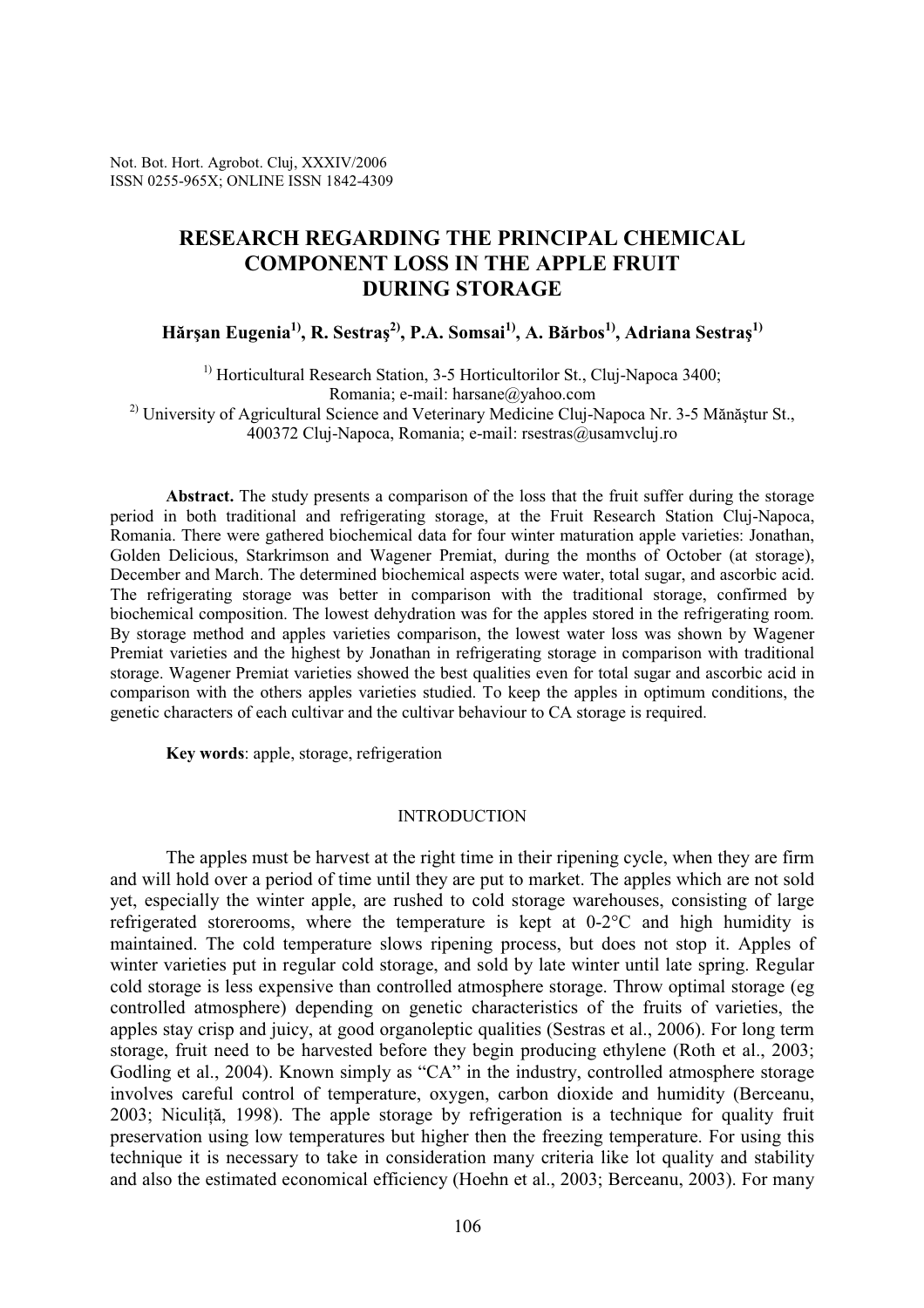years apples have been cooled by storing them in refrigerating rooms. One of the least expensive methods for cooling apples, room cooling is accomplished by simply stacking bulk boxes inside a refrigerating room where the heat is allowed to dissipate slowly. This method requires a minimum of handling and labour. After cooling is completed, the facility can be used for short-term storage as well (Sanz, 2005). Because cooling occurs over a period of several days or even longer, the electrical energy demand from the refrigeration system is relatively low. As a result, a smaller, less expensive cooling system can be used, and the cost of electricity is lower than for more rapid cooling methods. The softening of fruits, including apples, is the results of modification of their cell walls. These modifications include the degradation and solubilization of polysaccharides, loss of sugar units from pectic side chains, and a reduction in site of hemicelluloses (Redgwell et al., 1997). Two major factors play a role in apple softening: water loss and enzymes causing cell wall breakdown (Johnstone et al., 2002).

Controlled Atmosphere Storage (CA storage) is a non-chemical process; temperatures are kept at a constant 0 to 2 degrees Celsius. Exact conditions in the rooms are set according to the apple variety. Researchers develop specific regimens for each variety to achieve the best quality. The optimum temperatures are established according to species, varieties, the fruit chemical composition (water, sugars, acidity) and the fruit ripening level (Berceanu, 2003; Gherghi, 1989; Gherghi et al., 1973).

Long time cooling may lead to the loss of fruit quality if they are not sold in time and that loss is caused by the differential or inexistent activity of some enzymes (Berceanu, 2003). Researches regarding the fruit storage, mainly the loss that the fruit suffer during the storage period, have as a goal determining and advising the best apple storage methods, so that they can be sold at a higher quality and with better economical efficiency.

The term quality implies the degree of excellence of a product comprising sensory properties (appearance, texture, taste and aroma), nutritive values, chemical constituents, mechanical properties, functional characteristics and defects (Abbott, 1999).

# MATERIALS AND METHODS

In order to compare the traditional storage and refrigerating storage at the Fruit Research Station Cluj-Napoca, Romania, there were harvested four apple varieties with winter ripening, widely spread in the centre of Transylvania: Jonathan, Golden Delicious, Starkrimson and Wagener Premiat.

The apple harvesting was made in autumn at the end of September, at technical ripening. Each fruit was harvest with peduncle, without snatching and with slight turning of the fruit.

The pre-sorting was made in the harvest moment and the fruits were packed in plastic boxes, each holding about 25 kg. The apples were stored two days after harvesting. Firmness and the level of soluble solids in the apple are good indicators of maturity to use in determining the harvest time. Also it used the amidine hydrolysis level with iodine in potassium iodide.

The fruit representative sample, 100 fruits / 3 lots / varieties, was stored in refrigerating storage and in traditional storage, equally. The fruits' control was made each month in the October-December period and weekly in January-March period. There were made biochemical analysis: water, total sugar and ascorbic acid, in October, December and March.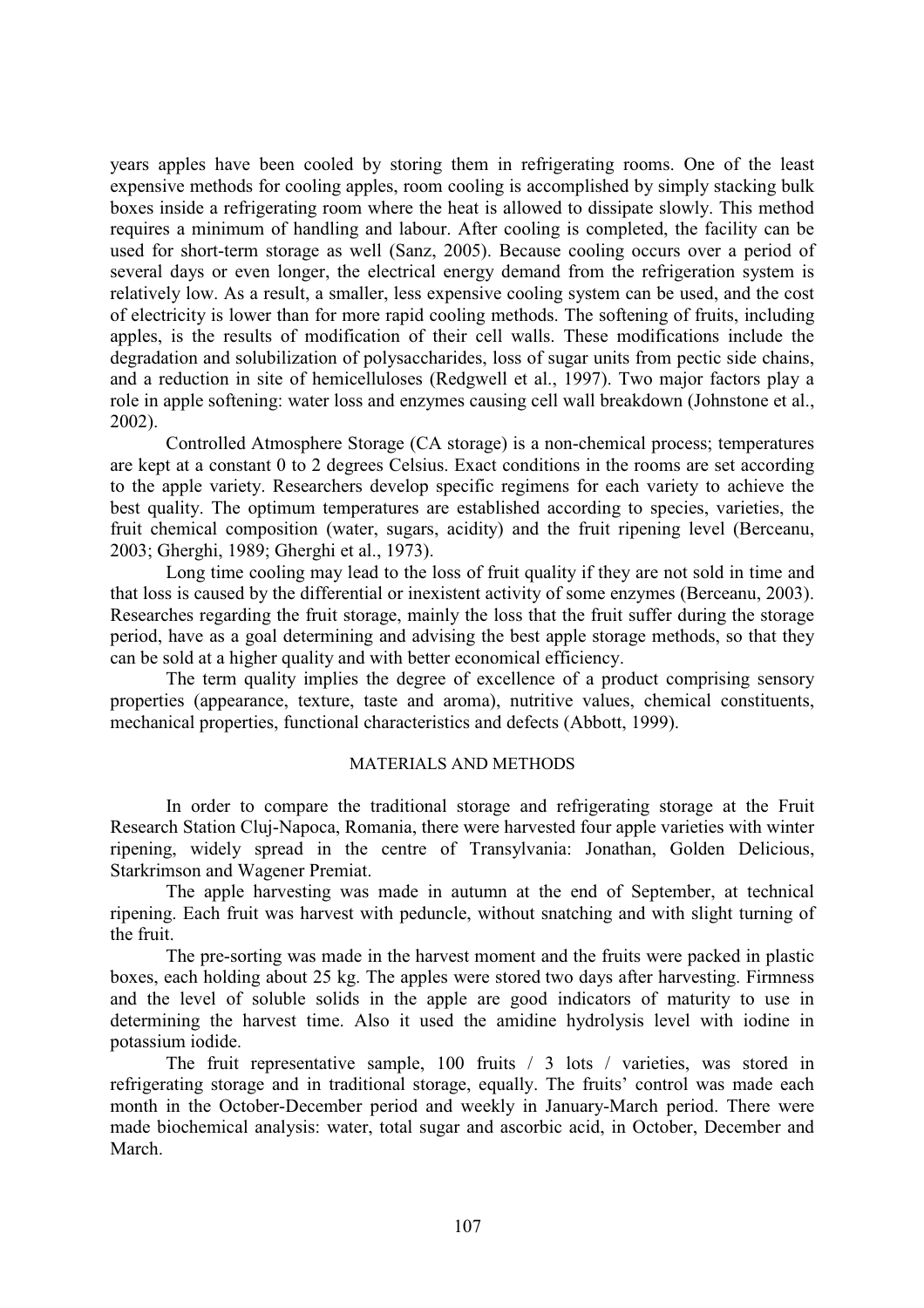The data was statistically processed with variance analysis (ANOVA), Duncan test, for a bifactorial experience (the factors are the cultivar with four graduations Jonathan, Golden Delicious, Starkrimson and Wagener Premiat, and storage method - traditional storage and refrigerating storage). It has been shown that the water, total sugar, ascorbic acid loss depends on the analysis moment, correlating the varieties and storage method.

#### RESULTS AND DISCUSSIONS

 The evolution of fruit composition in water, total sugar and ascorbic acid depending on apple varieties and storage method is shown in Table 1.

Among studied apple varieties, Wagener Premiat showed the lowest loss in the studied biochemical components in traditional and refrigerating storage.

| Cultivars   | Month of | Water $(\% )$ |             | Total sugar $(\%)$ |            | C vitamin $(mg/100g)$<br>fruit) |            |
|-------------|----------|---------------|-------------|--------------------|------------|---------------------------------|------------|
|             | analysis | Refrigerating | Traditional | Refrigerat.        | Tradition. | Refrigerat.                     | Tradition. |
|             |          | storage       | storage     | storage            | storage    | storage                         | storage    |
| Jonathan    | October  | 83.95         | 83.95       | 12.72              | 12.72      | 8.28                            | 8.28       |
|             | December | 83.80         | 82.50       | 12.50              | 11.80      | 7.20                            | 5.93       |
|             | March    | 82.20         | 80.20       | 12.10              | 10.50      | 6.95                            | 5.34       |
| Golden Del. | October  | 84.00         | 84.00       | 9.27               | 9.27       | 6.69                            | 6.69       |
|             | December | 83.20         | 82.65       | 9.25               | 9.21       | 6.40                            | 5.28       |
|             | March    | 82.85         | 80.20       | 9.80               | 8.62       | 6.15                            | 4.21       |
| Wagener Pr. | October  | 85.75         | 85.75       | 8.62               | 8.62       | 6.20                            | 6.20       |
|             | December | 85.50         | 85.20       | 8.60               | 8.20       | 5.92                            | 5.80       |
|             | March    | 85.35         | 84.25       | 8.53               | 7.80       | 5.30                            | 4.40       |
| Starkrimson | October  | 85.50         | 85.50       | 11.62              | 11.62      | 6.69                            | 6.69       |
|             | December | 85.01         | 81.50       | 11.30              | 10.80      | 6.50                            | 5.11       |
|             | March    | 84.15         | 81.45       | 10.92              | 9.14       | 6.20                            | 3.52       |

The studied biochemical components loss in traditional and refrigerating storage

Table 1

The lowest dehydration was for the apples' storage in the refrigerating room. By storage method and apples varieties comparison, the lowest water loss was shown by Wagener Premiat varieties and the highest by Jonathan in comparison with traditional storage.

The total sugar composition was best preserved by the Wagener Premiat variety and in opposition was Starkrimson variety. The most sensitive biochemical component of fruits on storage was ascorbic acid which was degrading more in traditional storage.

The analyses of water loss data by statistical processes show that both the storage method and the varieties and the interaction between the variety and the used storage method have significantly affected the fruits dehydration on analyses period (Tables 2, 3 and 4).

The storage in refrigerating storeroom induces significantly the reduction of fruits water loss in October-December and October-March periods but not in the December –March period in comparison with apple storage in traditional storeroom.

In the October-December period, Wagener Premiat, followed by Jonathan, shown the lowest water loss. In the same period Stakrimson cultivar showed the higher water loss. General analysis period overview, October-March, Wagener Premiat cultivar show the lower water loss from apple fruits, with significantly lower deviation in comparison with Jonathan, Golden Delicious and Starkrimson cultivars.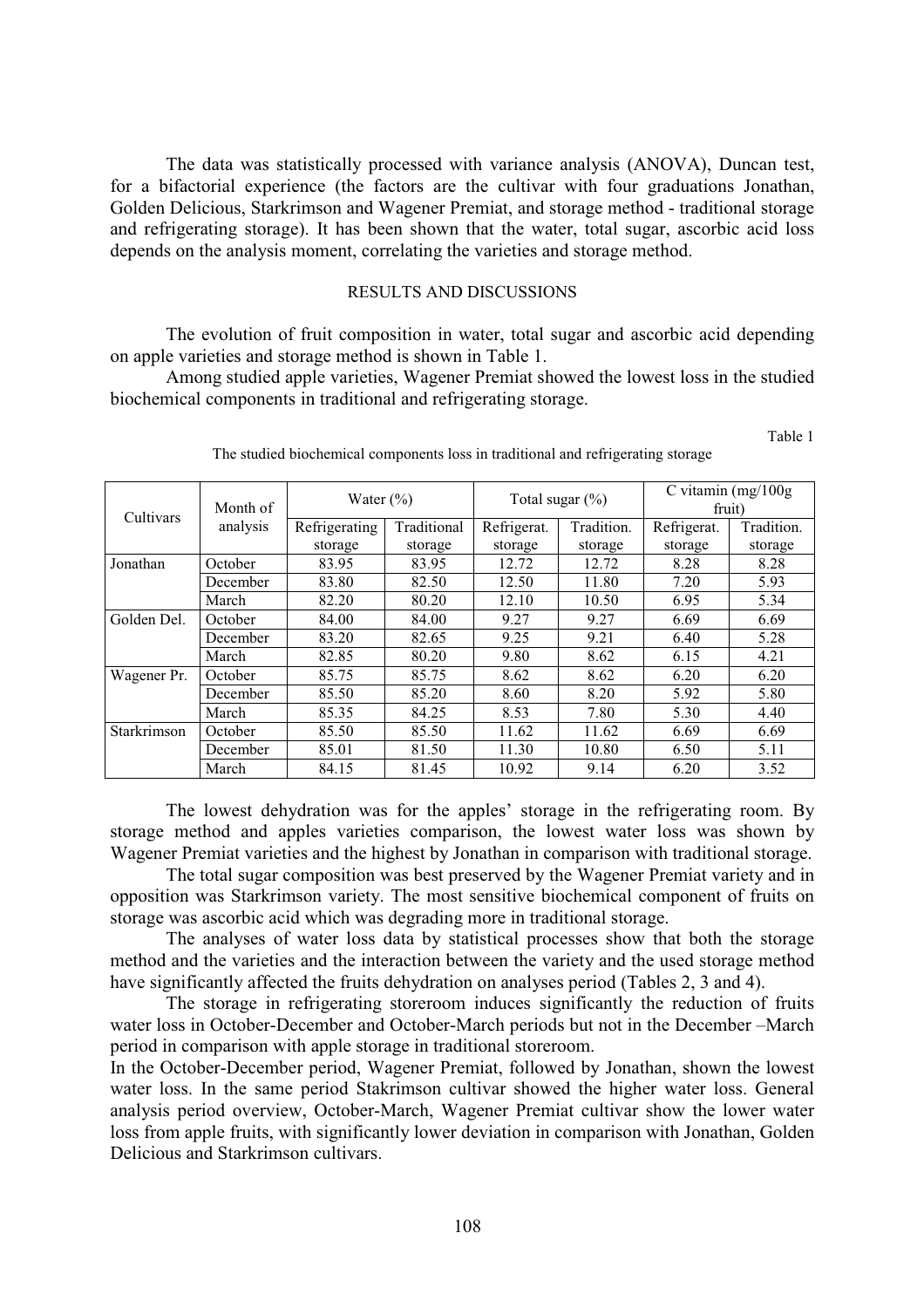## Table 2

| Cultivars                   | Storage method        | Mean for cultivar   |                       |
|-----------------------------|-----------------------|---------------------|-----------------------|
|                             | Refrigerating storage | Traditional storage |                       |
| Jonathan                    | $0.15^{\rm c}$        | $45^{bc}$           | 0.80 <sup>M</sup>     |
| Golden Delicious            | 0.80 <sup>bc</sup>    | -35                 | $1.08$ $^{\text{LN}}$ |
| Wagener Premiat             | $0.25^{\rm c}$        | $0.55^{bc}$         | 0.40 <sup>M</sup>     |
| Starkrimson                 | 0.49 <sup>bc</sup>    | 4.00 <sup>a</sup>   | 2.25 L                |
| Mean for storage conditions | (0.42)                | .84                 |                       |

#### The water component (%) loss in traditional and refrigerating storage in the October-December period depending on both variety and storage method

The differences between two variants with a common letter are not significant

SD5% for cultivars interactions x storage method: 1.12-1.27

SD5% for cultivars: 1.28-1.37

SD5% for storage method: 1.39

Table 3

#### The water component (%) loss in traditional and refrigerating storage in the December-March period depending on both variety and storage method

| Cultivars                   | Storage method        | Mean for cultivar   |                          |
|-----------------------------|-----------------------|---------------------|--------------------------|
|                             | Refrigerating storage | Traditional storage |                          |
| Jonathan                    | .60 <sup>ab</sup>     | 2.30 <sup>a</sup>   | $-95$                    |
| Golden Delicious            | $0.35^{bc}$           | $2.45^{\text{a}}$   | $40^{JK}$                |
| <b>Wagener Premiat</b>      | 0.15 <sup>c</sup>     | $0.95^{bc}$         | 0.55 <sup>K</sup>        |
| Starkrimson                 | 0.86 <sup>bc</sup>    | 0.05 <sup>e</sup>   | $0.45^{n}$               |
| Mean for storage conditions | $0.74$ <sup>K</sup>   | $AA^{\mathbf{K}}$   | $\overline{\phantom{0}}$ |

The differences between two variants with a common letter are not significant SD5% for cultivars interactions x storage method: 1.25-1.42 SD5% for cultivars: 1.15-1.24

SD5% for storage method: 1.06

Table 4

## The water component (%) loss in traditional and refrigerating storage in the October-March period depending on both variety and storage method

| Cultivars               | Storage method        | Mean for cultivar   |                   |  |
|-------------------------|-----------------------|---------------------|-------------------|--|
|                         | Refrigerating storage | Traditional storage |                   |  |
| Jonathan                | $75^{\circ}$          | 3.75 <sup>a</sup>   |                   |  |
| Golden Delicious        | $\zeta$ bc            | 3.80 <sup>a</sup>   | 2.48              |  |
| <b>Wagener Premiat</b>  | $0.40^{\circ}$        | $\sqrt{.50}$ bc     | 0.95 <sup>n</sup> |  |
| Starkrimson             | $\cdot$ 25 bc         | 4.05 <sup>4</sup>   |                   |  |
| Mean storage conditions | $6^{\rm{N}}$          | 2.20 <sup>N</sup>   |                   |  |

The differences between two variants with a common letter are not significant

SD5% for cultivars interactions x storage method: 1.15-1.33

SD5% for cultivars: 1.33-1.44

SD5% for storage method: 1.52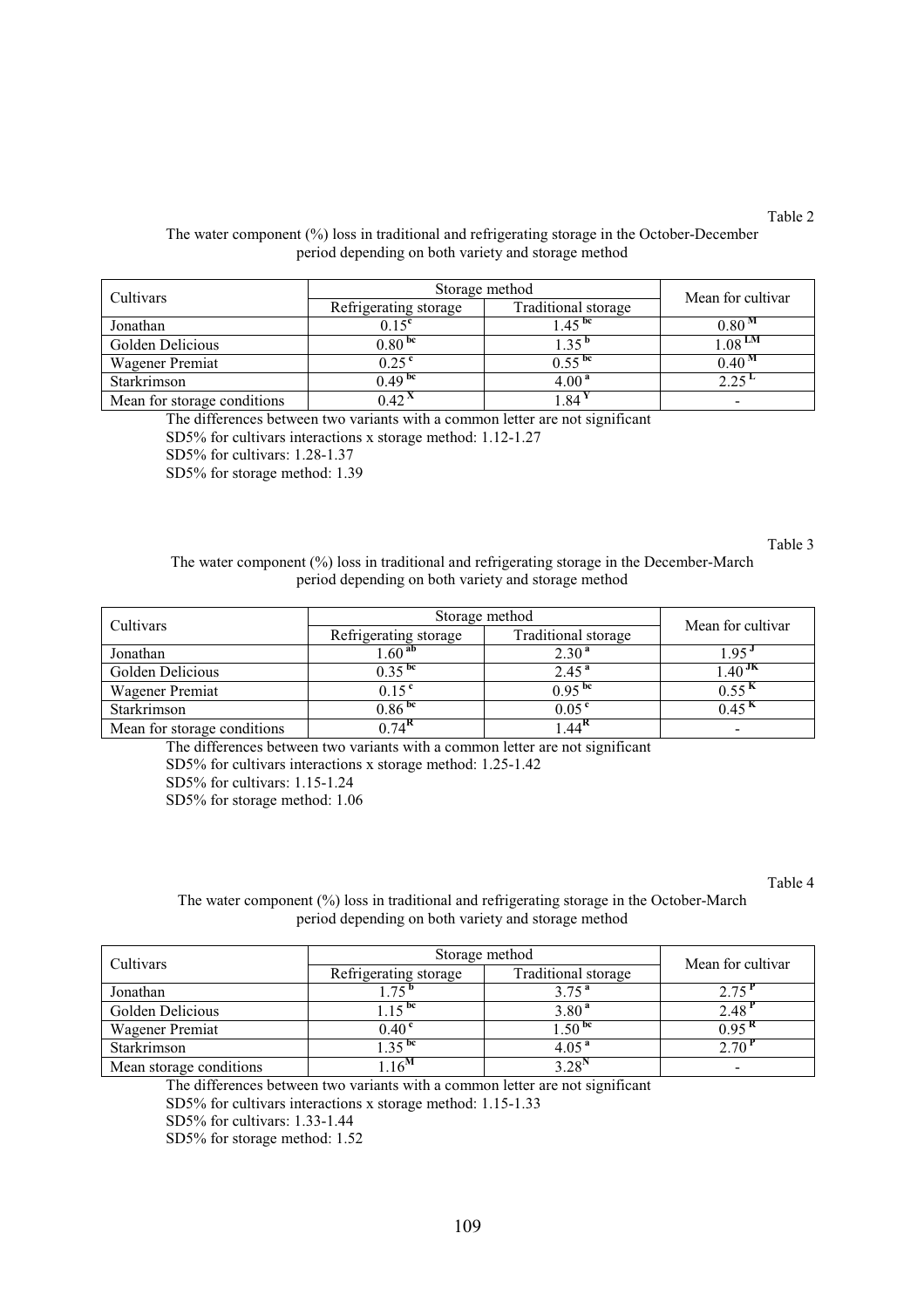#### The total sugar composition (%) loss in traditional and refrigerating storage in the October-December period depending on both cultivars and storage method

| Cultivars                   | Storage method        | Mean for cultivar     |         |  |
|-----------------------------|-----------------------|-----------------------|---------|--|
|                             | Refrigerating storage | Traditional storage   |         |  |
| Jonathan                    | $0.22$ <sup>abc</sup> | $0.92$ <sup>ac</sup>  | 0.57    |  |
| Golden Delicious            | 0.02 <sup>c</sup>     | 0.06 <sup>b</sup>     | 0.04    |  |
| <b>Wagner Premiat</b>       | 0.02 <sup>c</sup>     | $0.42$ <sup>abc</sup> | າ າາ sr |  |
| Starkrimson                 | $0.32$ <sup>abc</sup> | $0.82^{ab}$           | 0.57    |  |
| Mean for storage conditions |                       |                       |         |  |

The differences between two variants with a common letter are not significant SD5% for cultivars interactions x storage method: 0.72-0.82

SD5% for cultivars: 0.40-0.43

SD5% for storage method: 0.49

Table 6

Table 5

The total sugar composition (%) loss in traditional and refrigerating storage in the December-March period depending both cultivars and storage method

| Cultivars                   | Storage method        | Mean for cultivar   |                    |  |
|-----------------------------|-----------------------|---------------------|--------------------|--|
|                             | Refrigerating storage | Traditional storage |                    |  |
| Jonathan                    | 0.40 <sup>c</sup>     | $1.30^{ab}$         | $0.85^{\text{LM}}$ |  |
| Golden Delicious            | 0.01 <sup>c</sup>     | 0.59 <sup>bc</sup>  | $0.30^{M}$         |  |
| <b>Wagner Premiat</b>       | 0.07 <sup>c</sup>     | 0.40 <sup>c</sup>   | $0.24^M$           |  |
| Starkrimson                 | 0.38 <sup>c</sup>     | $1.66^{\,a}$        | 0.02 <sup>L</sup>  |  |
| Mean for storage conditions | ስ ንን <sup>B</sup>     | 0.99 <sup>D</sup>   |                    |  |

The differences between two variants with a common letter are not significant

SD5% for cultivars interactions x storage method: 0.80-0.91

SD5% for cultivars: 0.59-0.64

SD5% for storage method: 0.62

Table 7

The total sugar composition (%) loss in traditional and refrigerating storage in the October-March period depending on both cultivars and storage method

| Cultivars               | Storage method        | Mean for cultivar   |                   |  |
|-------------------------|-----------------------|---------------------|-------------------|--|
|                         | Refrigerating storage | Traditional storage |                   |  |
| Jonathan                | 0.62                  | 2.22 <sup>a</sup>   | .42 <sup>0</sup>  |  |
| Golden Delicious        | 1.53                  | $0.65$ <sup>0</sup> | 0.59 <sup>K</sup> |  |
| <b>Wagner Premiat</b>   | $0.09$ b              | $0.82$ $^{\rm o}$   | $0.46^{h}$        |  |
| Starkrimson             | $0.70$ $^{\rm o}$     | 2.48 <sup>a</sup>   | 59'               |  |
| Mean storage conditions | 0.49 <sup>G</sup>     | $5\pi$              |                   |  |

The differences between two variants with a common letter are not significant SD5% for cultivars interactions x storage method: 0.87-0.98 SD5% for cultivars: 0.70-0.76 SD5% for storage method: 0.95

The total sugar loss was not affected significantly by storage method in the October - December period, but this component was significantly higher in traditional storage in the December-March period and in the whole analyse period, October-March (Tables 5, 6, 7). Among cultivars, in both storage methods, Wagner Premiat and Golden Delicious showed the lowest total sugar loss.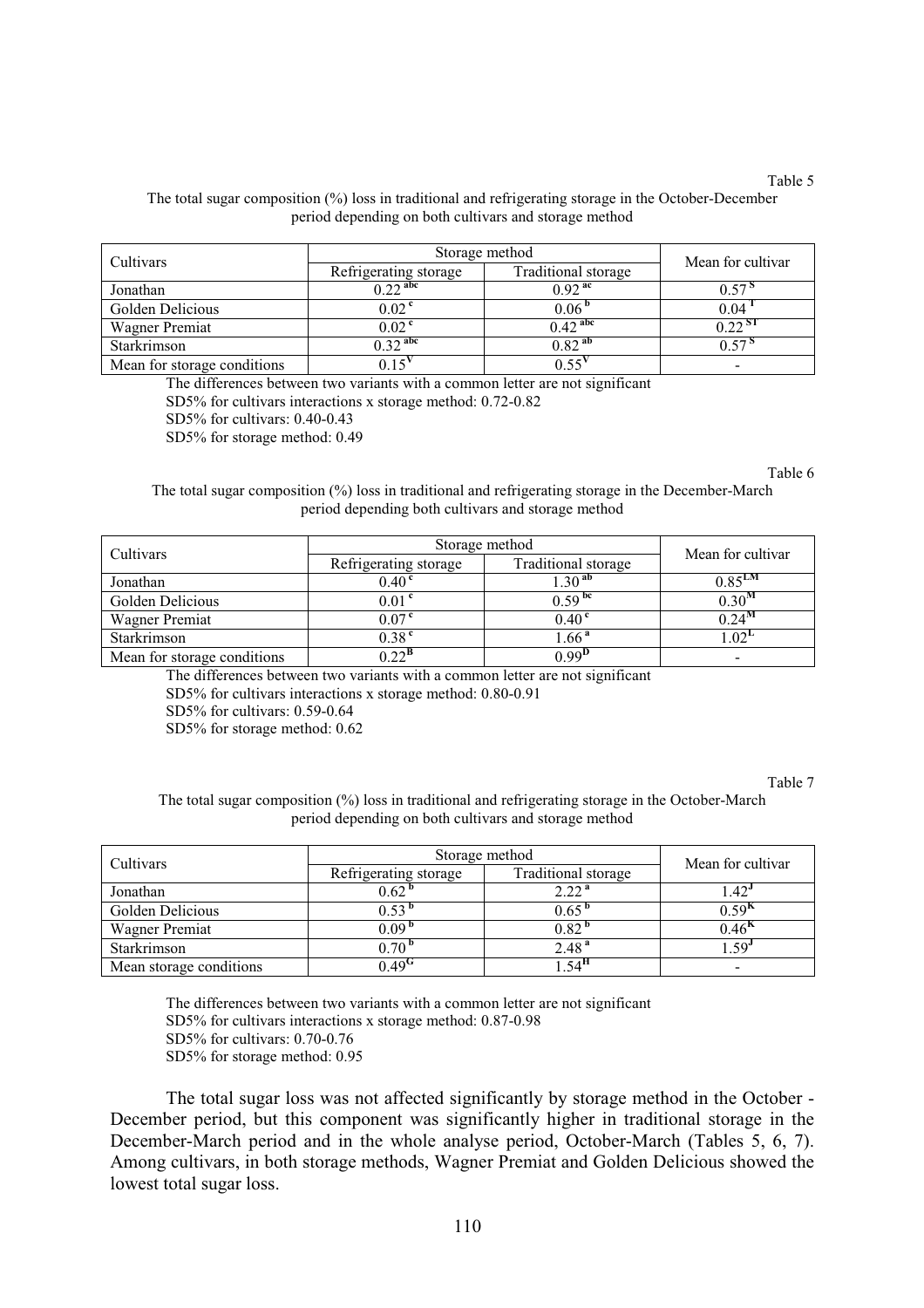## The ascorbic acid composition (mg/100g fruit) loss in traditional and refrigerating storage in the October-December period depending on both cultivars and storage method

| Cultivars                   | Storage method        |                     | Mean for cultivar |
|-----------------------------|-----------------------|---------------------|-------------------|
|                             | Refrigerating storage | Traditional storage |                   |
| Jonathan                    | $1.08^{bc}$           | 2.35 <sup>a</sup>   | $.72^{\circ}$     |
| Golden Delicious            | 0.29 <sup>cd</sup>    | 1.41 <sup>b</sup>   | 0.85'             |
| <b>Wagner Premiat</b>       | $0.28$ <sup>cd</sup>  | 0.40 <sup>cd</sup>  | 0.34'             |
| Starkrimson                 | 0.19 <sup>d</sup>     | .58 <sup>ab</sup>   | 0.89'             |
| Mean for storage conditions | 0.46 <sup>A</sup>     | $.44^{\rm b}$       |                   |

The differences between two variants with a common letter are not significant SD5% for cultivars interactions x storage method: 0.83-0.94

SD5% for cultivars: 0.62-0.67

SD5% for storage method: 0.75

#### Table 9

The ascorbic acid composition (mg/100g fruit) loss in traditional and refrigerating storage in the December-March period depending on both cultivars and storage method

| Cultivars                   | Storage method        | Mean for cultivar   |                          |  |
|-----------------------------|-----------------------|---------------------|--------------------------|--|
|                             | Refrigerating storage | Traditional storage |                          |  |
| Jonathan                    | 0.25 <sup>c</sup>     | $0.59$ bc           | $0.42^{\circ}$           |  |
| Golden Delicious            | 0.25 <sup>c</sup>     | $\bigcap$ $7^{abc}$ | $0.66^{R5}$              |  |
| <b>Wagner Premiat</b>       | 0.62 <sup>bc</sup>    | .40 <sup>ab</sup>   | $0.01^{\kappa}$          |  |
| Starkrimson                 | 0.30 <sup>c</sup>     | 1.59 <sup>a</sup>   | $0.95^{RS}$              |  |
| Mean for storage conditions | 0.36                  |                     | $\overline{\phantom{0}}$ |  |

The differences between two variants with a common letter are not significant

SD5% for cultivars interactions x storage method: 0.91-1.03

SD5% for cultivars: 0.49-0.53

SD5% for storage method: 0.68

Table 10

The ascorbic acid composition (mg/100g fruit) loss in traditional and refrigerating storage in the October-March period depending on both cultivars and storage method

| Cultivars               | Storage method        | Mean for cultivar   |                    |  |
|-------------------------|-----------------------|---------------------|--------------------|--|
|                         | Refrigerating storage | Traditional storage |                    |  |
| Jonathan                | 33 <sup>cd</sup>      | 2.94 <sup>a</sup>   | $4^{\circ}$        |  |
| Golden Delicious        | $0.54$ <sup>a</sup>   | $2.48^{ab}$         | .51 <sup>KL</sup>  |  |
| <b>Wagner Premiat</b>   | 0.90 <sup>cd</sup>    | 1.80 <sup>bc</sup>  | $0.35^{1}$         |  |
| Starkrimson             | 0.49 <sup>d</sup>     | 3 1 $7^{\rm a}$     | 0.83 <sup>KL</sup> |  |
| Mean storage conditions | በ ጸን <sup>ዘ</sup>     | 2.60'               | $\sim$             |  |

The differences between two variants with a common letter are not significant

SD5% for cultivars interactions x storage method: 0.97-1.10

SD5% for cultivars: 0.65-0.70

SD5% for storage method: 0.87

 Ascorbic acid fruit composition was affected in the research period by both storage conditions and the cultivars and also by the cultivar-storage method interaction (Tables 8, 9, 10). The ascorbic acid loss was significantly lower to the apples storing by refrigeration in the October-December period and in the whole analysis period (October-March) than classical storage.

Table 8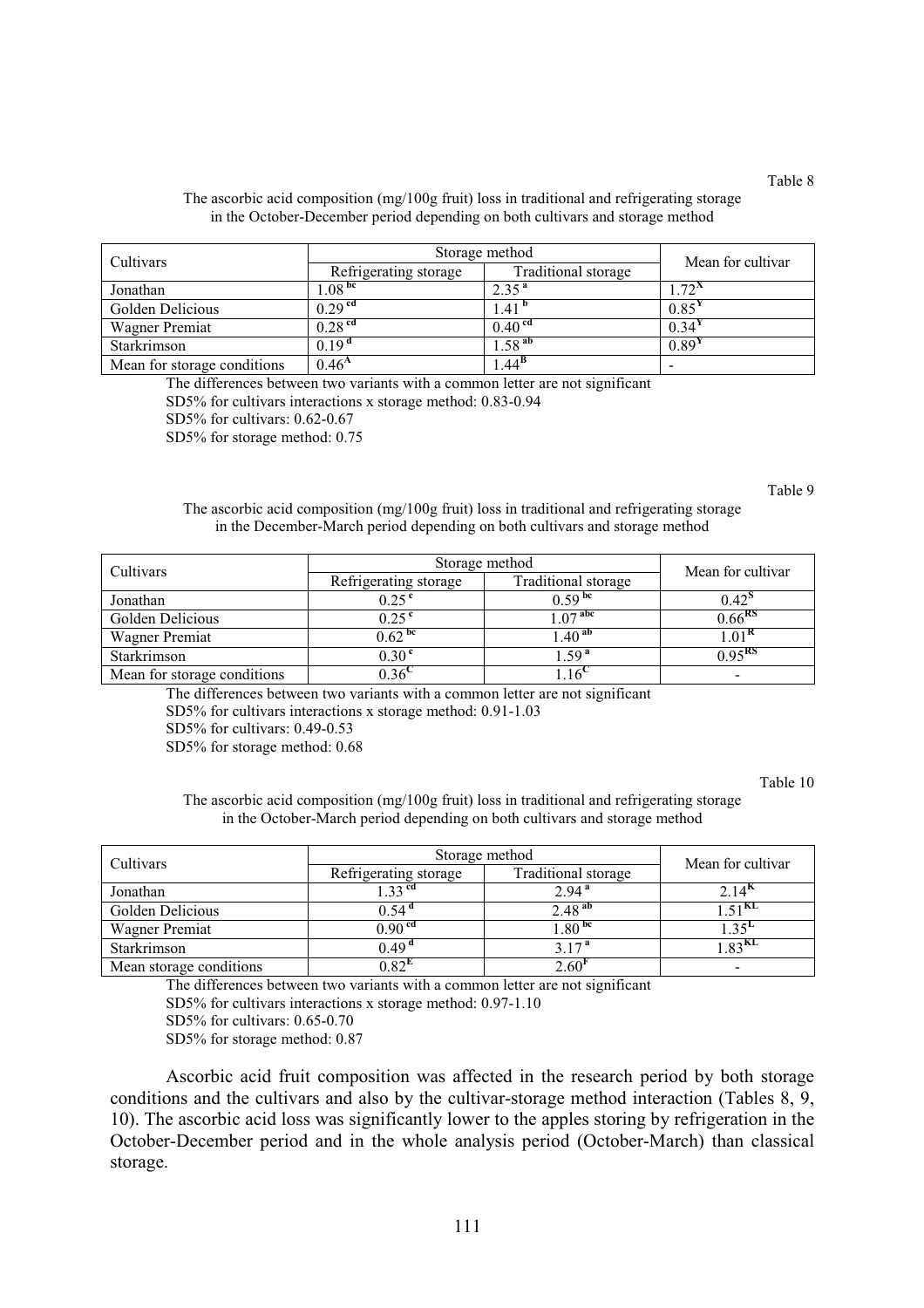

Figure 1. The water  $(\%)$ , total sugar  $(\%)$  and ascorbic acid (mg/100g fruit) loss at apples in refrigerating storage in the October-March period

In the October–December period, Jonathan cultivar showed higher ascorbic acid loss then the other analysed cultivars. In the next period Jonathan showed the lowest ascorbic acid loss. It is interesting to observe that the same cultivar, in the whole analysis period, October-March, showed the highest ascorbic acid loss.

The data from Figures 1 and 2 shows the biochemical modification of apple fruits in storage are significantly different, depending on the storage method and genetic specific feature of each cultivar. Because the diagram aspect suggested some connection between the fruits' biochemical loss among the cultivars, there was calculated the correlations coefficient among analyzed components (Table 11).



Figure 2. The water  $(\%)$ , total sugar  $(\%)$  and ascorbic acid (mg/100g fruit) loss at apples in traditional storage in the October-March period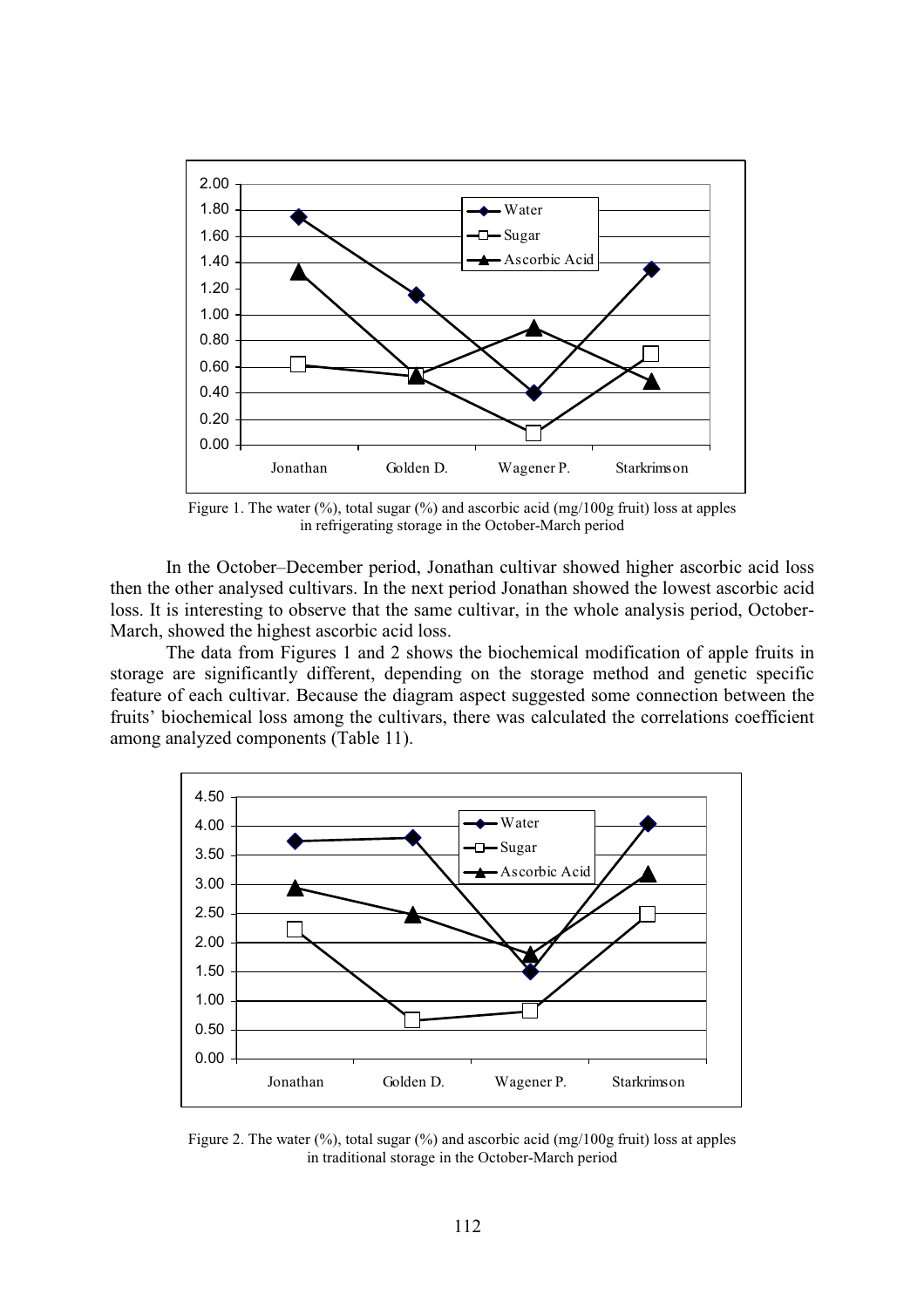Correlated Refrigerating storage Traditional storage characteristics Sugar Ascorbic Acid Sugar Ascorbic Acid Water  $0.908$  0.273 0.554 0.908 Sugar  $\begin{array}{|c|c|c|c|c|c|c|c|} \hline \text{Sugar} & & -0.146 & & & & 0.850 \ \hline \end{array}$  $r\%5=0.878$ ;  $r1\%=0.959$ ;  $r0.1\%=0.991$ 

## The correlations among the loss suffered by fruits in the October-March period, depending on the storage method

The closest correlations were found between water and sugar loss in refrigerating storage and between water and ascorbic acid in traditional storage. For apple in traditional storage, the most pronounced degradation of biochemical fruits composition was manifested in the same way, fact shown by identified positive correlations.

# **CONCLUSIONS**

The apple storage by refrigeration is a technique for quality fruit preservation using low temperatures but higher then freezing temperature, due to the preservation of the main chemical components and thus obtaining better fruit quality. The lowest dehydration was for the apples stored in the refrigerating room. By storage method and apples varieties comparison, the lowest water loss was shown by Wagener Premiat varieties and the highest by Jonathan in traditional storage in comparison with traditional storage. The total sugar loss was not affected significantly by storage method in the October-December period but this component was significantly higher in traditional storage in the December-March period and in the whole analysis period, October-March. Among cultivars, in both storage methods, Wagner Premiat and Golden Delicious showed the lowest total sugar loss. In the October– December period, Jonathan cultivar showed ascorbic acid composition higher then the others analysed cultivars. In the next period Jonathan showed the highest ascorbic acid loss. It is interesting to remark the same cultivar, in the whole analyse period, October-March, shown the highest ascorbic acid loss. For the apples kept in optimum conditions, the genetic characters of each cultivar and also the cultivar behaviour to CA storage are recommended.

## **REFERENCES**

1. Abbott, J. A., 1999, Quality measurements of fruits and vegetables, Postharvest Biol. Technol., 15, 207- 225.

2. Berceanu, D., A. Chira, 2003, Tehnologia produselor horticole, Ed. Economică, Bucureşti.

3. Gherghi, A., 1989, Păstrarea produselor horticole în atmosferă controlată, Revista Horticultura, Nr. 9/89, Bucureşti.

4. Gherghi, A., K. Millim, I. Burzo, 1973, Păstrarea şi valorificarea fructelor şi legumelor, Ed. Ceres, Bucureşti.

5. Godling, J., S. Satyan, A. C. Roth, J. Jobling, 2004, ReTain<sup>R</sup> maintains Pink Lady fruit quality during long term storage.

6. Hoehn, E., F. Gasser, B. Guggenbuhl, U. Kunsh, 2003, Efficacy of instrumental measurements for determination of minimum requirements of firmness, soluble solids and activity of several apple varieties in comparison to consumer expectation, Postharvest Biol. Technol., 27, 27-37.

7. Johnstone, J. W., E. W. Hewett, M. L. Hertog, 2002, Post harvest softening of apple (Malus domestica) fruit: a review, NZJ. Crop Hort. Sci., 30, 145-160.

8. Niculiță, P., 1998, Tehnica și tehnologia frigului în domenii agroalimentare, Ed. Didactică și Pedagogică, București.

Table 11